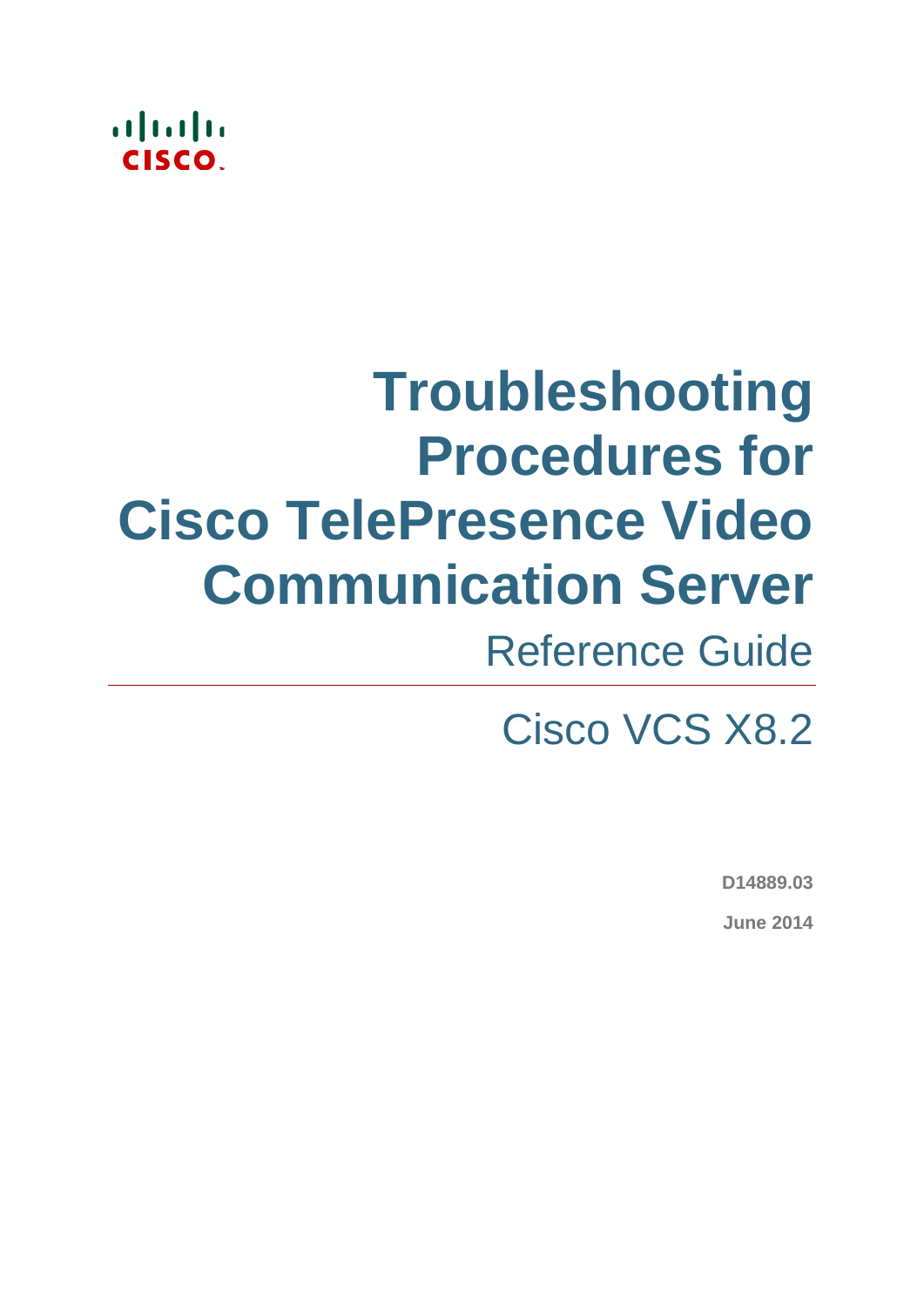# **Contents**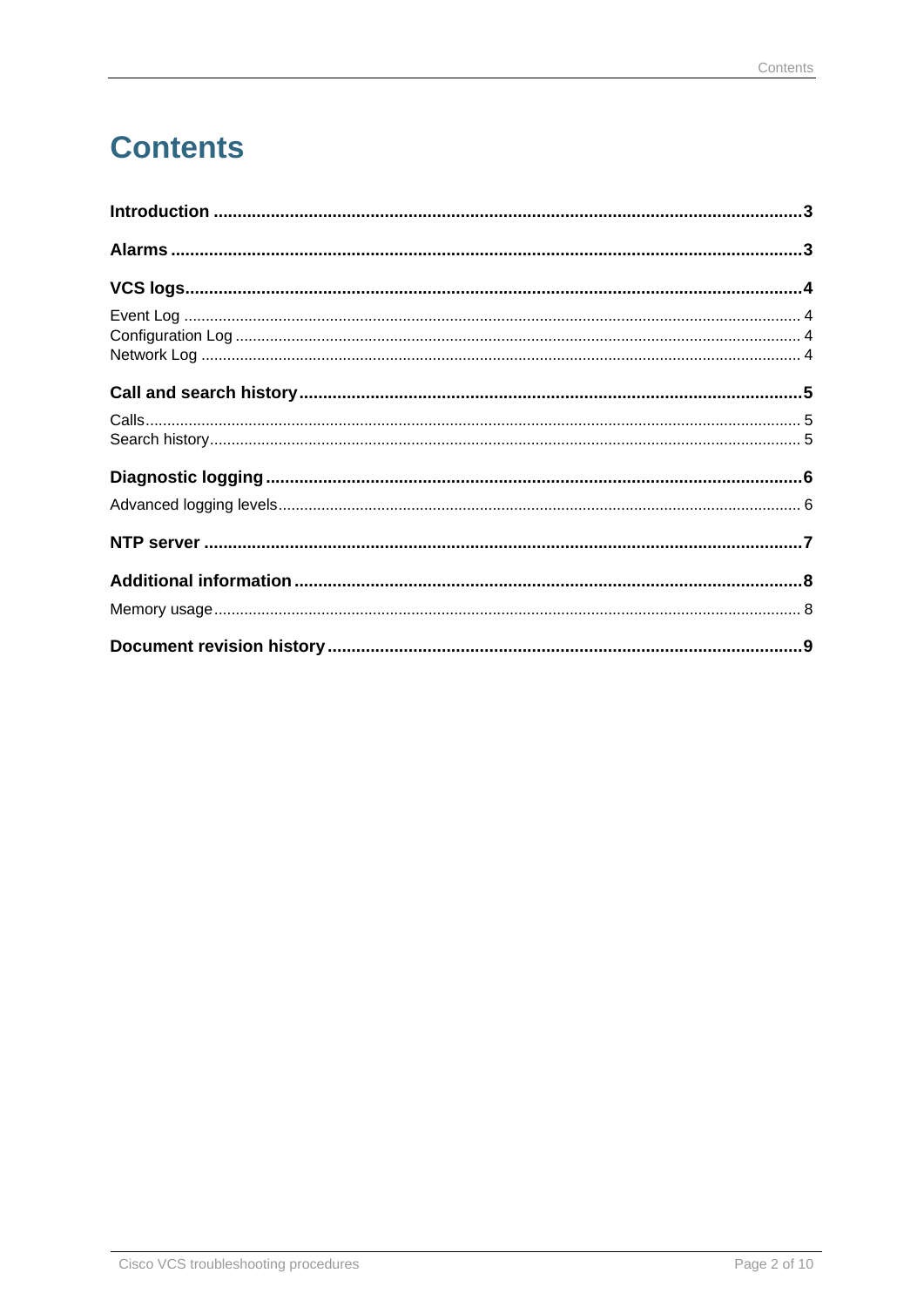### <span id="page-2-0"></span>**Introduction**

This document provides guidelines for the collection of logs and other diagnostic information to assist in the resolution of issues with the Cisco TelePresence Video Communication Server (Cisco VCS).

<span id="page-2-1"></span>It is intended for use by the Cisco VCS system administrator or other support engineer.

## **Alarms**

New, unacknowledged alarms are indicated in the top right corner of every VCS web page.

| This system has 2 alarms        |
|---------------------------------|
| 4 (?) Help 0- Loqout            |
| You are here: Status ▶ Overview |

To see the details of each alarm, click on the alarm indicator, or go to **Status > Alarms**.

| <b>Alarms</b><br>You are here: Status • Alarms |  |                             |                                                                                         |  |                            |                       |                                                    |                        |                        |       |
|------------------------------------------------|--|-----------------------------|-----------------------------------------------------------------------------------------|--|----------------------------|-----------------------|----------------------------------------------------|------------------------|------------------------|-------|
|                                                |  | <b>Alarm</b>                | <b>Description</b>                                                                      |  | <b>State Severity Peer</b> |                       | <b>Action</b>                                      | <b>First raised</b>    | Last raised            | ID    |
|                                                |  | Configuration<br>warning    | Expected default link between the Default Subzone<br>and the Cluster Subzone is missing |  | Raised Warning             | <b>This</b><br>system | View instructions on<br>configuring default links  | 2013-02-26<br>10:57:29 | 2013-02-26<br>10:57:29 | 45006 |
|                                                |  | Insecure password<br>in use | The root user's password is hashed using MD5, which<br>is not secure enough             |  | Raised Warning             | <b>This</b><br>system | View instructions on changing<br>the root password | 2013-02-26<br>10:57:26 | 2013-02-26<br>10:57:26 | 40028 |

The **Alarms** page shows the type of alarm and which peer in a cluster (if applicable) it is affecting. It also indicates the remedial action to take to resolve the alarm. Alarms that are not important in an installation's particular circumstances can be acknowledged.

Alarms are also listed when logging in to the command line interface (CLI).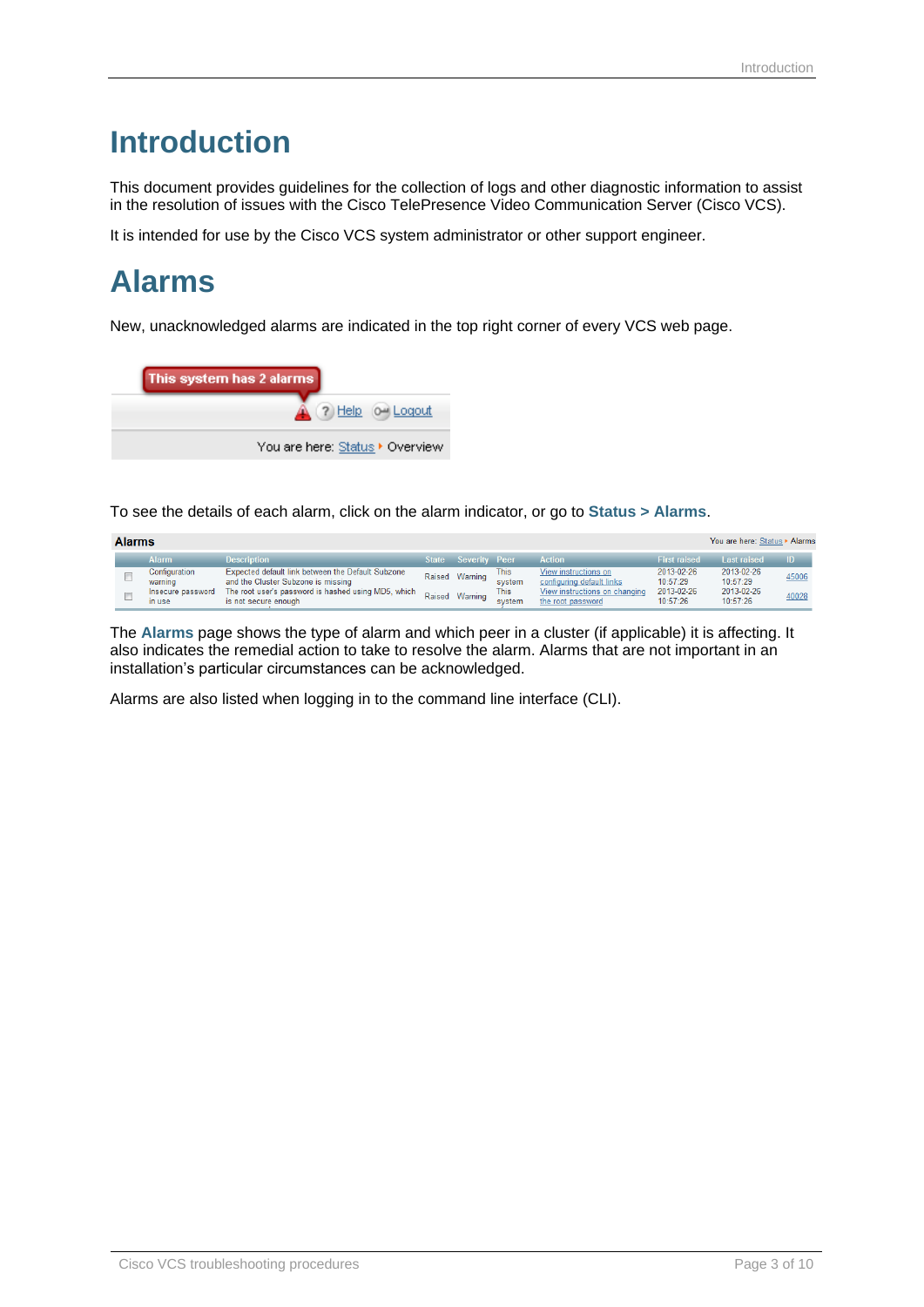## <span id="page-3-0"></span>**VCS logs**

There are three types of VCS logs which can be seen by going to **Status > Logs > [type]**. These are passive logs, which the administrator can view and filter, but cannot interact with in other ways.

#### <span id="page-3-1"></span>**Event Log**

The Event Log shows key events that have occurred on the VCS including call events, login events and alarms. Red events indicate events that have failed; green indicates events that have succeeded.

You can use the **Filter** options to search for specific URIs or keywords. The Event Log is the same as the messages files in the system snapshot.

#### **Syslog**

The Event Log can also be sent to one or more external syslog servers, for remote system monitoring. This is configured on the **Logging** page (**Maintenance > Logging**).

<span id="page-3-2"></span>Up to four syslog servers can be specified.

#### **Configuration Log**

The Configuration Log provides a list of changes made to the VCS configuration by the system and through the web interface or CLI. It also shows from which IP address and user the changes were made.

This log is useful when reviewing a system which has started to behave unexpectedly - any changes made to the system can be reviewed to see if they may have had an impact on the state of the system.

#### <span id="page-3-3"></span>**Network Log**

The Network Logs are similar to the Event Logs, in that they both show SIP and H.323 messaging. However the Network Logs also shows call routing decisions made based on the VCS search rules.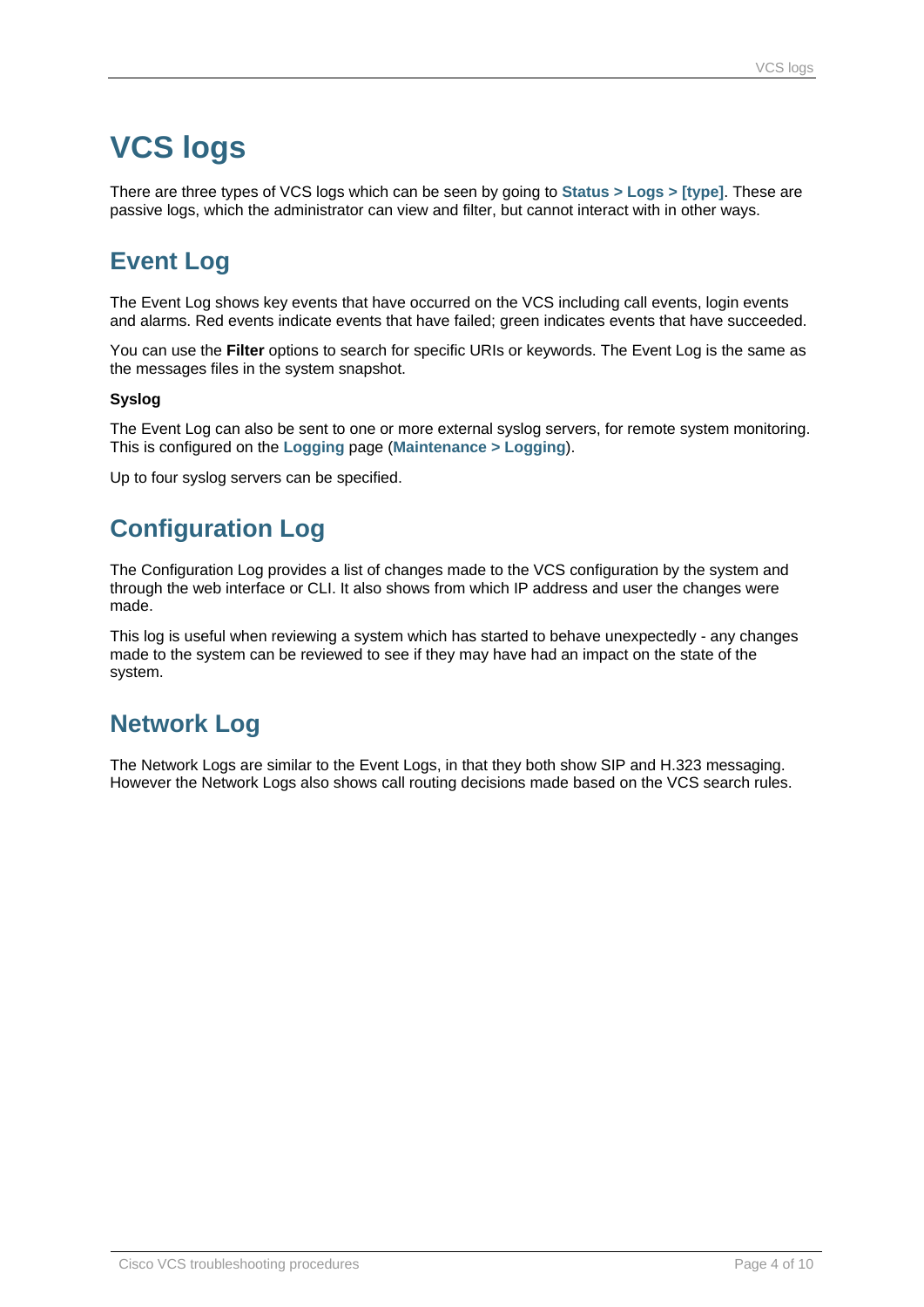# <span id="page-4-0"></span>**Call and search history**

#### <span id="page-4-1"></span>**Calls**

Current call status and historical calls can be seen on the **Call status** and **Call history** pages (**Status > Calls > Calls** and **Status > Calls > History** respectively).

- **Current calls**: the information shown includes the routing, bandwidth allocation and protocol being used.
- <span id="page-4-2"></span>**Historic calls**: release cause information is also shown.

#### **Search history**

The **Search history** page (**Status > Search history**) shows the decisions the VCS made to route a call, based on transforms, FindMe profile and search rules, zones and soon.

This information is useful if calls are not hitting their intended destinations. It assists in working out why a call may be heading in a different direction to that which was expected.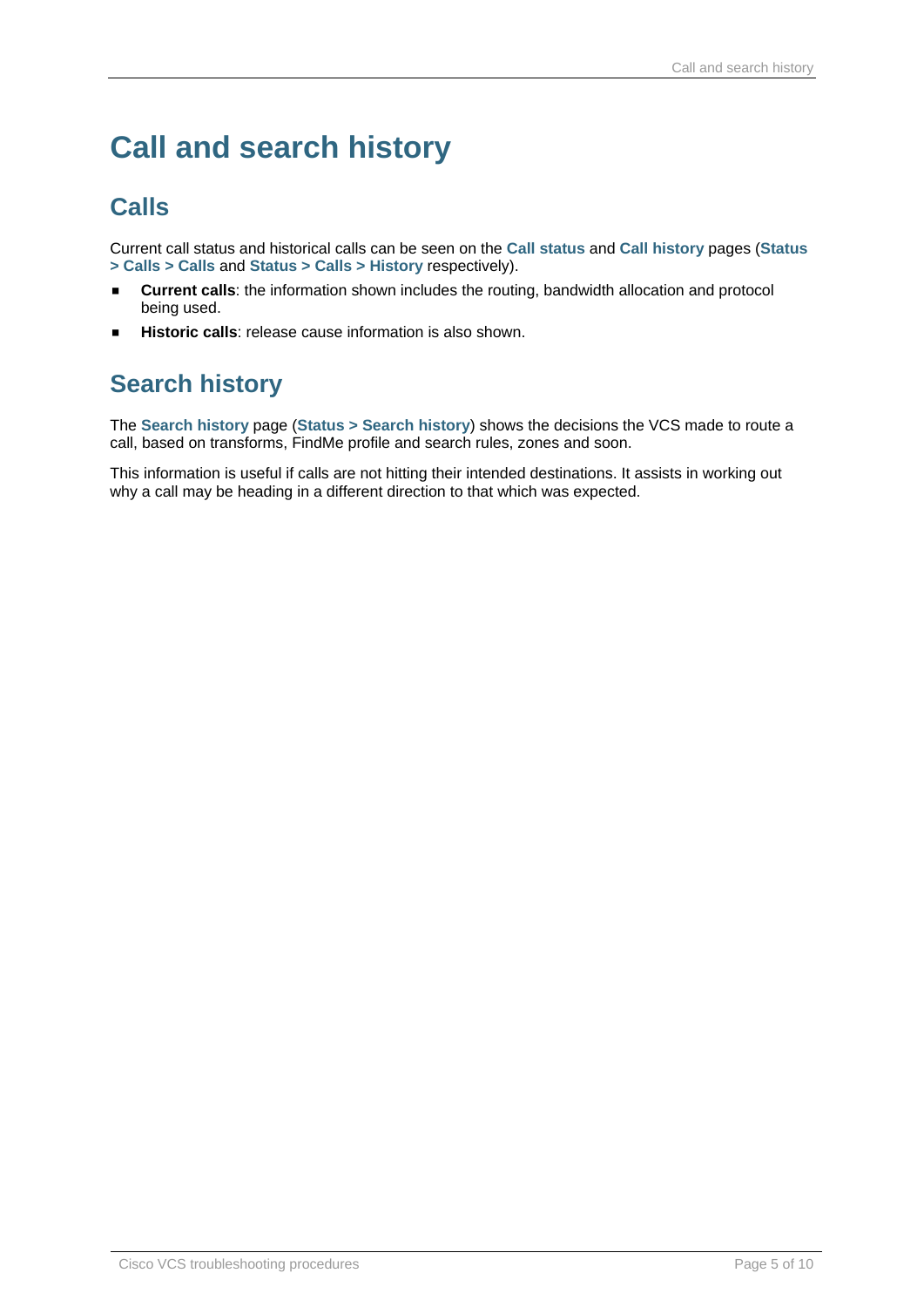## <span id="page-5-0"></span>**Diagnostic logging**

Diagnostic logging is active logging. The administrator can start and stop the logs as required. During logging you can insert text marker strings in to the log files as required. These markers can be useful for marking certain stages in reproducing a complex call scenario for example. You can also take a tcpdump while logging is in progress.

#### **Enabling diagnostic logging**

Go to **Maintenance > Diagnostics > Diagnostic logging**. Optionally, select **Take tcpdump while logging**, and then click **Start new log** to start the logging. The relevant system modules will have their log levels automatically set to "debug". Note, this raises an alarm to indicate that the VCS is running with a higher log level than normal. This alarm will clear when the logging is stopped.

Any steps to reproduce a problem should now be performed. If the steps are complicated, multiple markers can be inserted in to the log file which is being generated, using the **Marker** field and **Add marker** button. These markers can then be searched for in the resulting log file to find the right section of messaging for the step being performed.

When the scenario is complete, click **Stop logging**. The log can be downloaded for analysis or to send in to a support team, by clicking **Download log**. If appropriate, click **Download tcpdump** to also download the tcpdump file to your local file system.

#### Disanostic Iogaina

| Diagnostic logging                            | You are here: Maintenance ▶ Diagnostics ▶ Diagnostic logging |
|-----------------------------------------------|--------------------------------------------------------------|
| <b>Logging status</b>                         |                                                              |
| Started logging at                            | Friday 4th of October 2013 09:56:13 AM                       |
| Stopped logging at                            | Friday 4th of October 2013 10:01:05 AM                       |
| Marker                                        | (i)                                                          |
|                                               | Add marker                                                   |
| Take topdump while logging                    | (i)<br>I I                                                   |
| Download log<br>Start new log<br>Stop logging | Download topdump                                             |

#### <span id="page-5-1"></span>**Advanced logging levels**

If instructed by the support organization, you can more finely tune the log levels before starting diagnostic logging (via the **Maintenance > Diagnostics > Advanced > Network log configuration** and **Maintenance > Diagnostics > Advanced > Support log configuration** pages).

Setting any of these log levels higher than their default will raise an alarm to indicate that the VCS is running with a higher log level than normal. These log levels are not reset after stopping the diagnostic log and so must be manually reset to their default level of *Info* after logging is complete.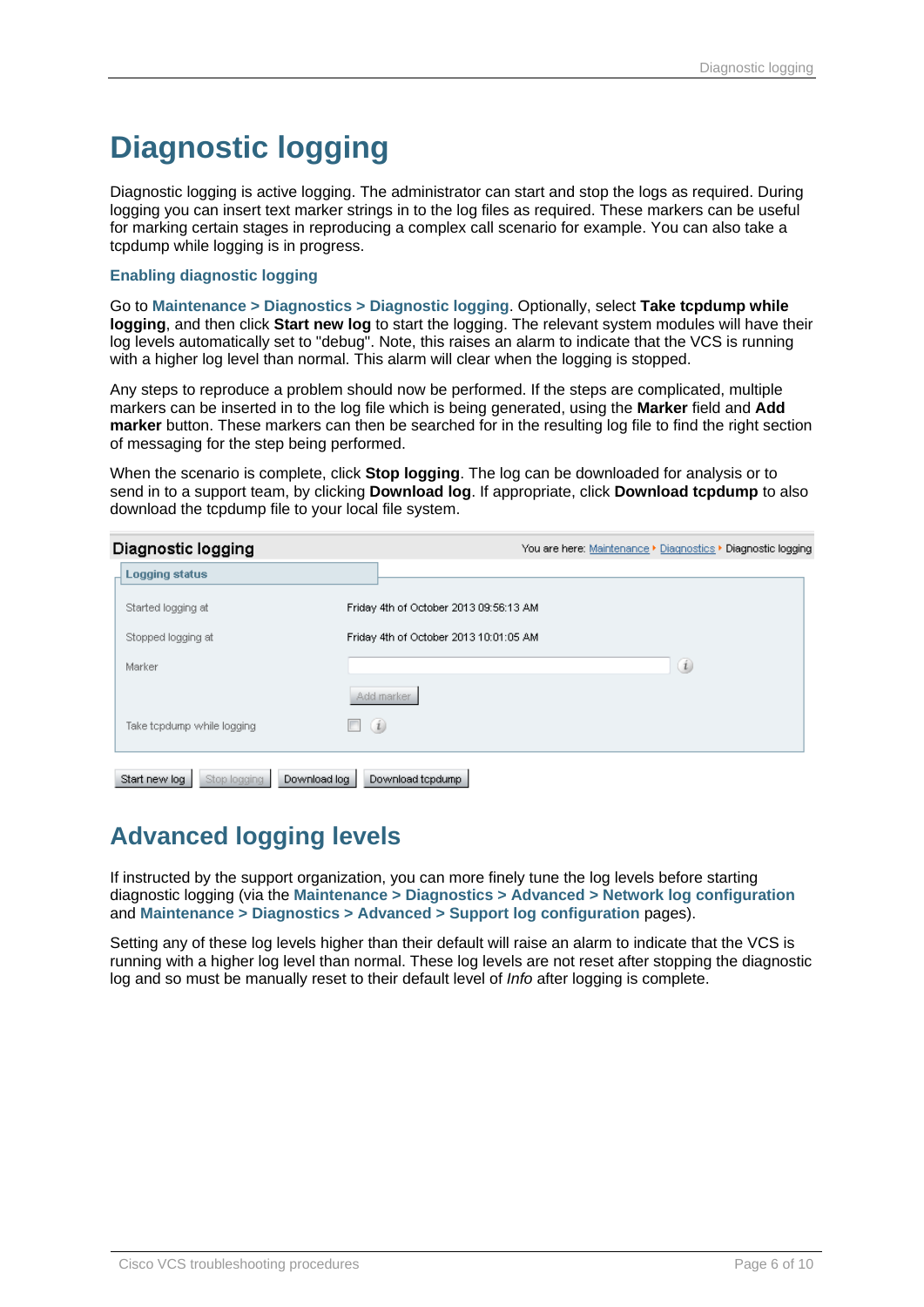### <span id="page-6-0"></span>**NTP server**

To gather more information for problems with NTP on the VCS, log in as root and type: **ntpq**

At the "ntpq>" prompt type "as": **ntpq> as** Results such as the following should be seen: **ind assid status conf reach auth condition last\_event cnt =========================================================== 1 7696 961d yes yes none sys.peer 1**

If this returns a blank please check that DNS is configured.

Make a note of the number in the "assid" column for each entry and then type: **rv <assid number>**

All the variables ntpq has associated with that NTP server will be printed and will look similar to the following:

```
ntpq> rv 7696
associd=7696 status=961d conf, reach, sel sys.peer, 1 event, popcorn,
srcadr=adc-sjc2-c1-4-w.cisco.com, srcport=123, dstadr=10.50.152.92,
dstport=123, leap=00, stratum=4, precision=-6, rootdelay=269.989,
rootdisp=115.555, refid=72.163.56.103,
reftime=d21c2d01.11365bdc Thu, Sep 15 2011 7:51:29.067,
rec=d21c2d4c.d5627e75 Thu, Sep 15 2011 7:52:44.833, reach=377,
unreach=0, hmode=3, pmode=4, hpoll=10, ppoll=10, headway=0, flash=00 ok,
keyid=0, offset=27.581, delay=179.317, dispersion=15.669, jitter=7.882,
xleave=0.034,
filtdelay= 180.61 220.79 179.32 183.55 179.42 179.40 180.28 180.22,
filtoffset= 27.01 6.87 27.58 25.42 27.45 27.40 26.97 26.94,
filtdisp= 15.63 15.66 15.69 15.72 15.75 15.78 15.81 15.84
```
It is important to note the flash code if the VCS is failing to synchronize with the NTP server. The flash code details the reason for the NTP not synchronizing. A list of the flash codes and their meaning can be retrieved from [http://www.eecis.udel.edu/~mills/ntp/html/decode.html#flash.](http://www.eecis.udel.edu/~mills/ntp/html/decode.html#flash)

In some instances, Windows NTP servers that use their own internal clock as a reference time can give a "peer\_dist" flash code. This may be due to the localclockdispersion registry value (located at "HKLM\SYSTEM\CurrentControlSet\Services\W32Time\Config") being set too high. NTPQ will not synchronize with a server if it believes the error value the NTP server has on its time is too high. Time servers referencing their own internal clocks should only be used if no other NTP server is available. In this case it is safe to reduce the dispersion to 0. In all other cases a properly referenced time server should be used.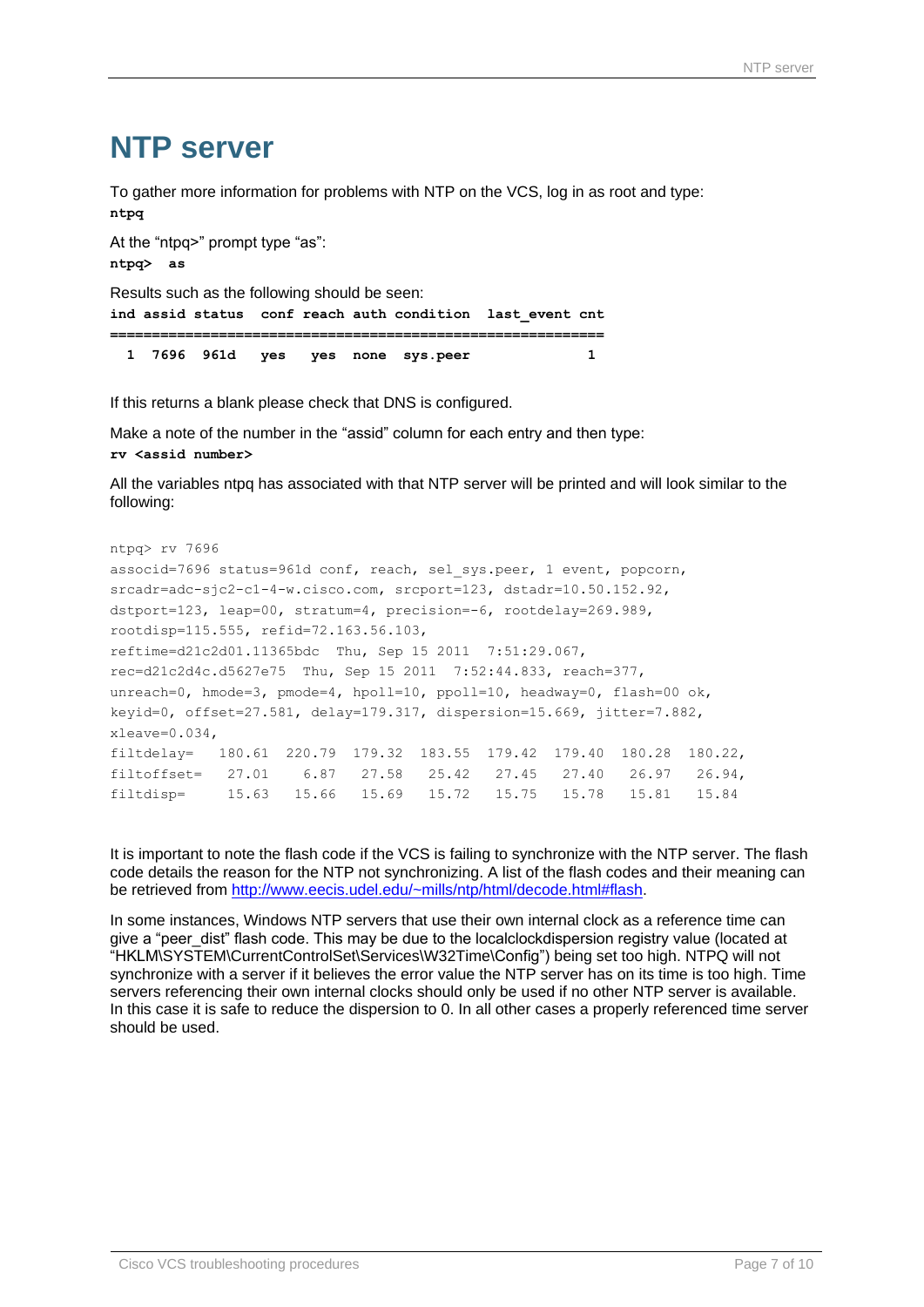# <span id="page-7-0"></span>**Additional information**

#### <span id="page-7-1"></span>**Memory usage**

From software version X8, VCS memory usage (as reported via the root top command, for example) shows higher allocations of virtual memory than when compared to previous software versions. This is due to new multi-threaded architectures introduced in X8.

However, this has not affected physical memory usage which is broadly similar to previous software versions.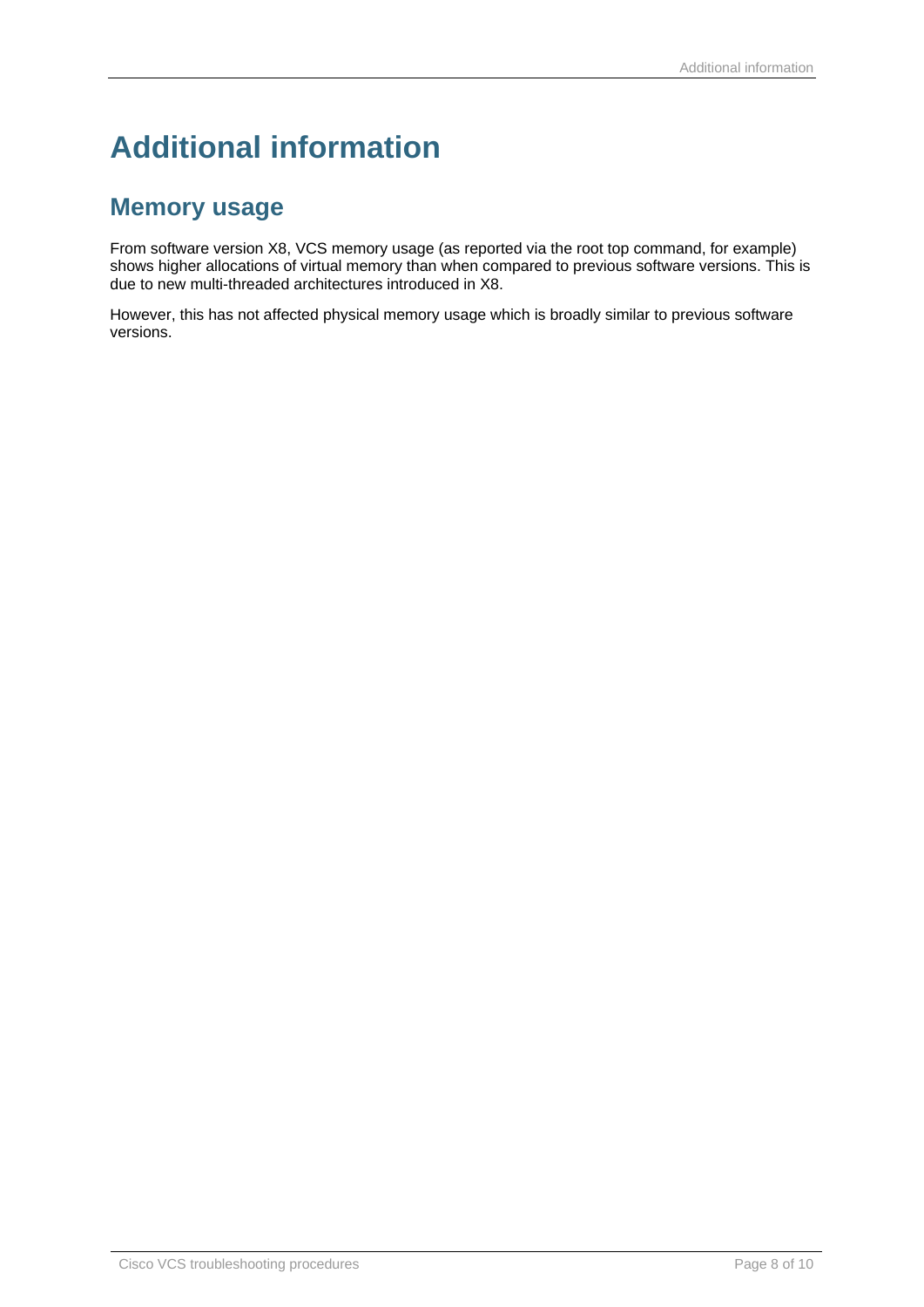# <span id="page-8-0"></span>**Document revision history**

|  |  | The following table summarizes the changes that have been applied to this document. |
|--|--|-------------------------------------------------------------------------------------|
|--|--|-------------------------------------------------------------------------------------|

| <b>Revision</b> | Date           | <b>Description</b> |
|-----------------|----------------|--------------------|
|                 | June 2014      | Updated for X8.2.  |
|                 | December 2013  | Updated for X8.1.  |
|                 | September 2011 | Initial release.   |